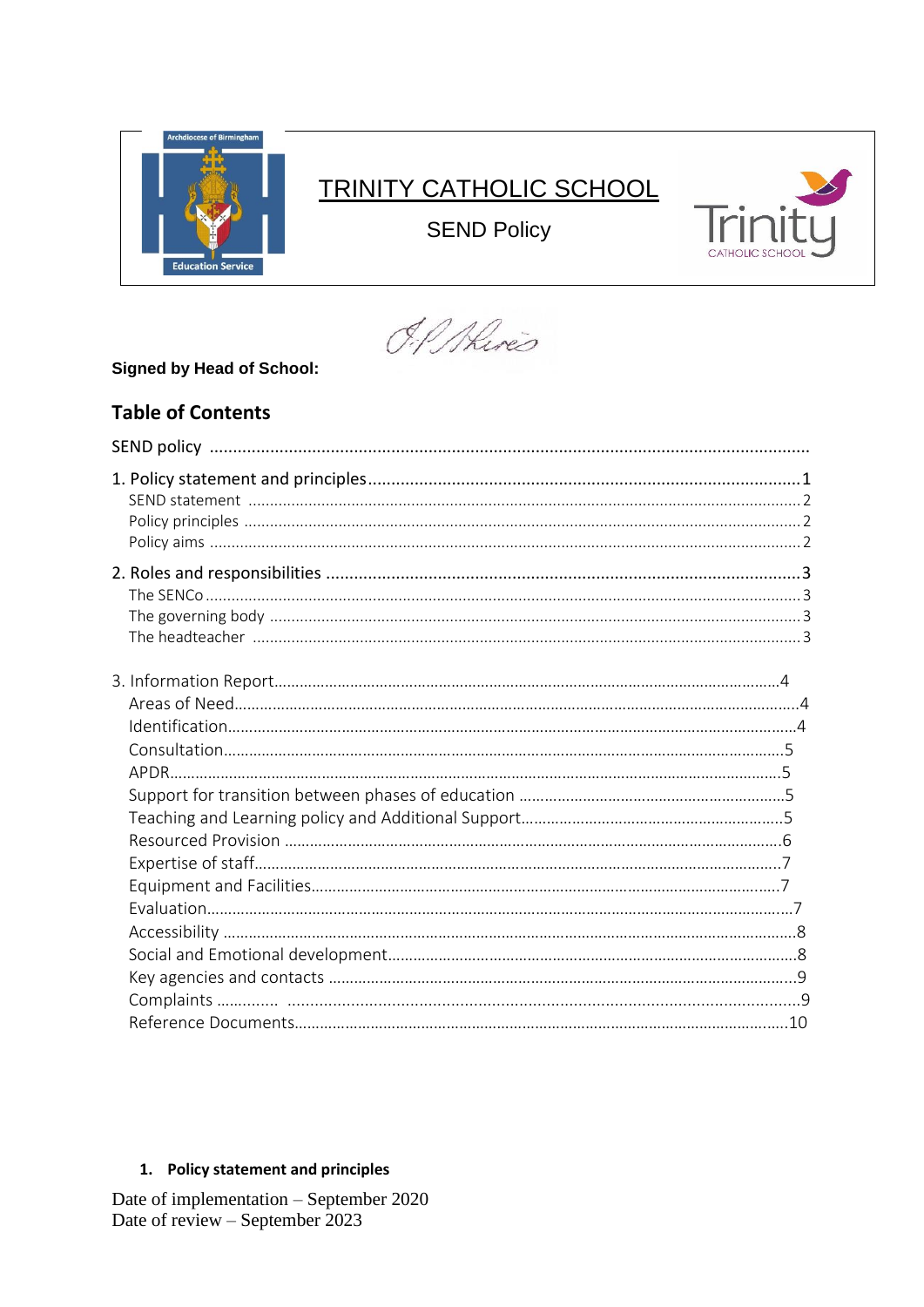Trinity Catholic School's SEND policy and provision arrangements are implemented to have regard to the SEND Code of Practice (2014). This policy is available on Trinity Catholic School website and all staff and volunteers are required to actively participate in implementing it.

This policy and information report is based on the statutory Special Educational Needs and Disability (SEND) Code of Practice and the following legislation:

• Part 3 of the Children and Families Act 2014, which sets out schools' responsibilities for pupils with SEN and disabilities

• The Special Educational Needs and Disability Regulations 2014, which set out schools' responsibilities for education, health and care (EHC) plans, SEN co-ordinators (SENCOs) and the SEN information report

#### **SEND statement**

All staff are expected to actively participate in the implementation of our policies and to provide reasonable adjustments for any pupil who has an identified special educational need or disability (SEND). We believe that all students, including those identified as having SEND, are entitled to a broad and balanced academic and social curriculum and to be fully involved in all aspects of school life.

We recognise our moral and statutory responsibility to safeguard and promote the welfare of all pupils. We endeavour to provide a safe and welcoming environment where all children are respected and valued. We are alert to the additional vulnerability of students with additional needs.

#### **Policy principles:**

- Every teacher is a teacher of SEND
- A whole school approach is required to effectively meet the needs of all students with SEND.
- Children who are safe and feel safe are better equipped to learn: Maslow's hierarchy of need.
- Trinity Catholic School is committed to the welfare of children and young people and expects all staff and volunteers to share this commitment. Staff will always act in the best interests of children. (Child Protection and Safeguarding Policy)

#### **Policy aims:**

- To provide all staff with the necessary information to enable them to contribute to creating an inclusive and welcoming school.
- To ensure consistent good practice in meeting all students needs.
- To demonstrate Trinity Catholic School's commitment with regard to meeting the needs of students with SEND to pupils, parents and other partners.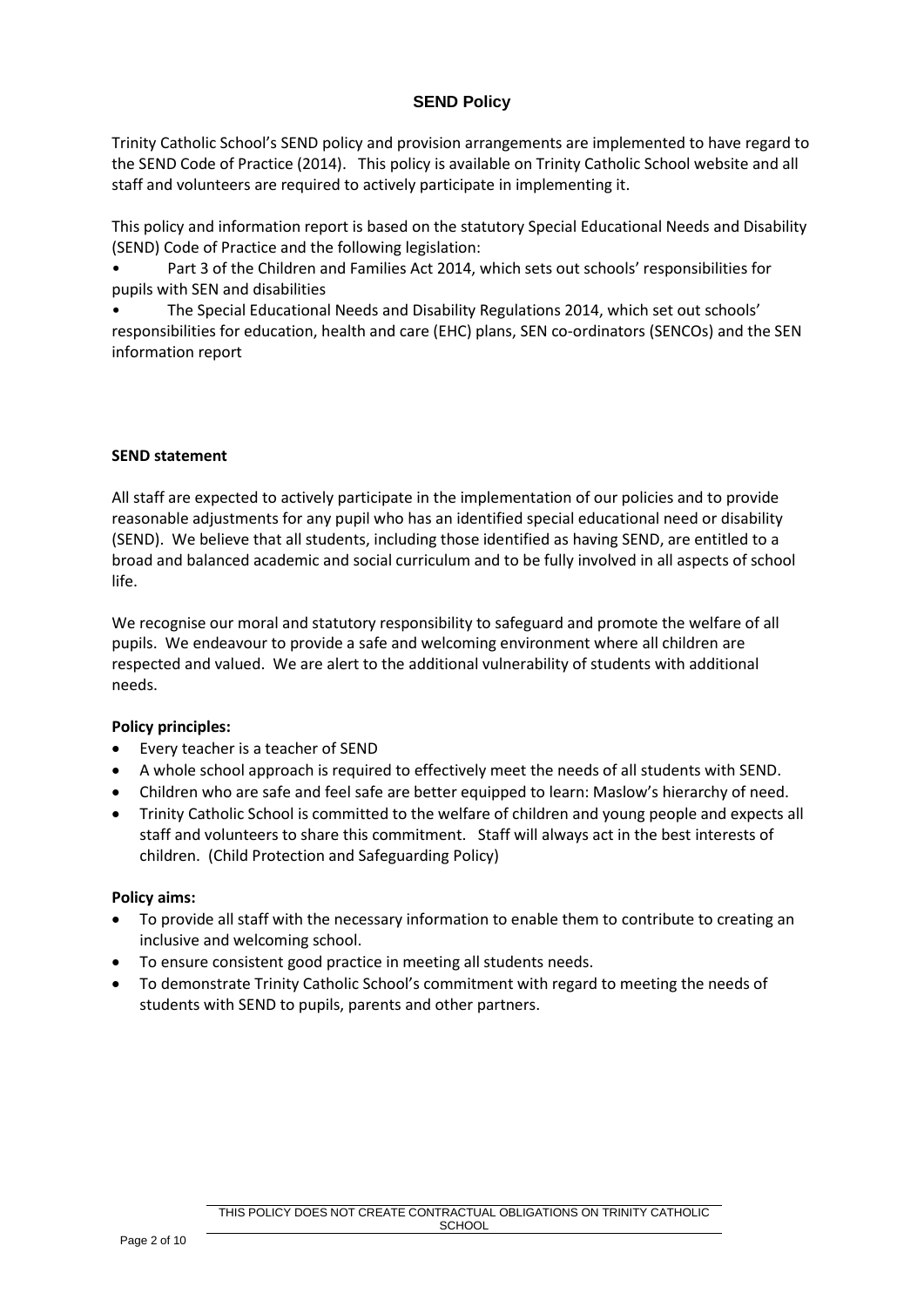# **Terminology**

A pupil has SEN if they have a learning difficulty or disability which calls for special educational provision to be made for them.

They have a learning difficulty or disability if they have:

• A significantly greater difficulty in learning than the majority of others of the same age, or

• A disability which prevents or hinders them from making use of facilities of a kind generally provided for others of the same age in mainstream schools

Special educational provision is educational or training provision that is additional to, or different from, that made generally for other children or young people of the same age by mainstream schools**.**

**Staff** refers to all those working for or on behalf of Trinity Catholic School, full-time or part-time, temporary or permanent, in either a paid or voluntary capacity.

**Child** includes everyone under the age of 18.

parents, foster carers and adoptive parents.

**Parent** refers to birth parents and other adults who are in a parenting role, for example step-

#### **2. Roles and Responsibilities**

2.1 The SENDCO is Mrs Joanne Price [jprice@tcs.lourdesmac.org.uk](mailto:jprice@tcs.lourdesmac.org.uk) They will:

- Work with the Head of School and SEN governor to determine the strategic development of the SEN policy and provision in the school
- Have day-to-day responsibility for the operation of this SEN policy and the co-ordination of specific provision made to support individual pupils with SEN, including those who have EHC plans
- Provide professional guidance to colleagues and work with staff, parents, and other agencies to ensure that pupils with SEN receive appropriate support and high quality teaching
- Advise on the graduated approach to providing SEN support
- Advise on the deployment of the school's delegated budget and other resources to meet pupils' needs effectively
- Be the point of contact for external agencies, especially the local authority and its support services
- Liaise with potential next providers of education to ensure pupils and their parents are informed about options and a smooth transition is planned
- Work with the head of school and governing board to ensure that the school meets its responsibilities under the Equality Act 2010 with regard to reasonable adjustments and access arrangements
- Ensure the school keeps the records of all pupils with SEN up to date

2.2 The SEN governor Link Governor: Mr Paul Dempsey [pdempsey@tcs.lourdesmac.org.uk](mailto:pdempsey@tcs.lourdesmac.org.uk) The SEN governor will:

• Help to raise awareness of SEN issues at governing board meetings

• Monitor the quality and effectiveness of SEN and disability provision within the school and update the governing board on this

> THIS POLICY DOES NOT CREATE CONTRACTUAL OBLIGATIONS ON TRINITY CATHOLIC **SCHOOL**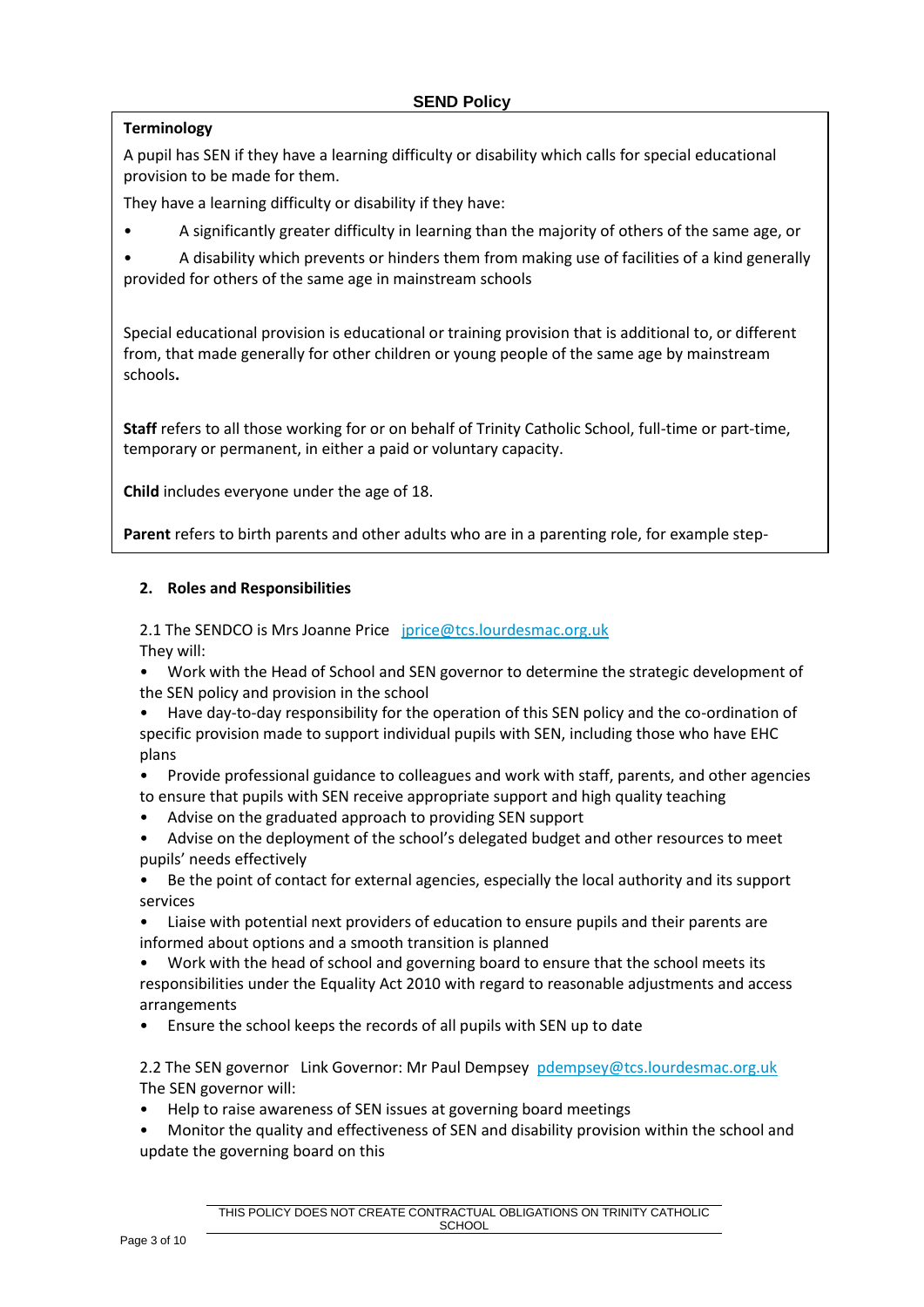• Work with the Head of School and SENCO to determine the strategic development of the SEN policy and provision in the school

# 2.3 The Head of School/ Senior Assistant Principal

The Head of School/ Senior Assistant Principal will:

• Work with the SENCO and SEN governor to determine the strategic development of the SEN policy and provision in the school

• Have overall responsibility for the provision and progress of learners with SEN and/or a disability

2.4 Class teachers

Each class teacher is responsible for:

- The progress and development of every pupil in their class
- Working closely with any teaching assistants or specialist staff to plan and assess the impact of support and interventions and how they can be linked to classroom teaching
- Working with the SENCO to review each pupil's progress and development and decide on any changes to provision
- Ensuring they follow this SEN policy

3. SEN information report, school provision map is available on our school website.

3.1 The kinds of SEN that are provided for

Our school currently provides additional and/or different provision for a range of needs, including:

- Communication and interaction, for example, autistic spectrum disorder, Asperger's Syndrome, speech and language difficulties
- Cognition and learning, for example, dyslexia, dyspraxia,
- Social, emotional and mental health difficulties, for example, attention deficit hyperactivity disorder (ADHD),
- Sensory and/or physical needs, for example, visual impairments, hearing impairments, processing difficulties, epilepsy

3.2 Identifying pupils with SEN and assessing their needs

We will assess each pupil's current skills and levels of attainment on entry, which will build on previous settings and Key Stages, where appropriate. Class teachers will make regular assessments of progress for all pupils and identify those whose progress:

- Is significantly slower than that of their peers starting from the same baseline
- Fails to match or better the child's previous rate of progress
- Fails to close the attainment gap between the child and their peers
- Widens the attainment gap

This may include progress in areas other than attainment, for example, social needs. Slow progress and low attainment will not automatically mean a pupil is recorded as having SEN. When deciding whether special educational provision is required, we will start with the desired outcomes, including the expected progress and attainment, and the views and the wishes of the pupil and their parents. We will use this to determine the support that is needed and whether we can provide it by adapting our core offer, or whether something different or additional is needed.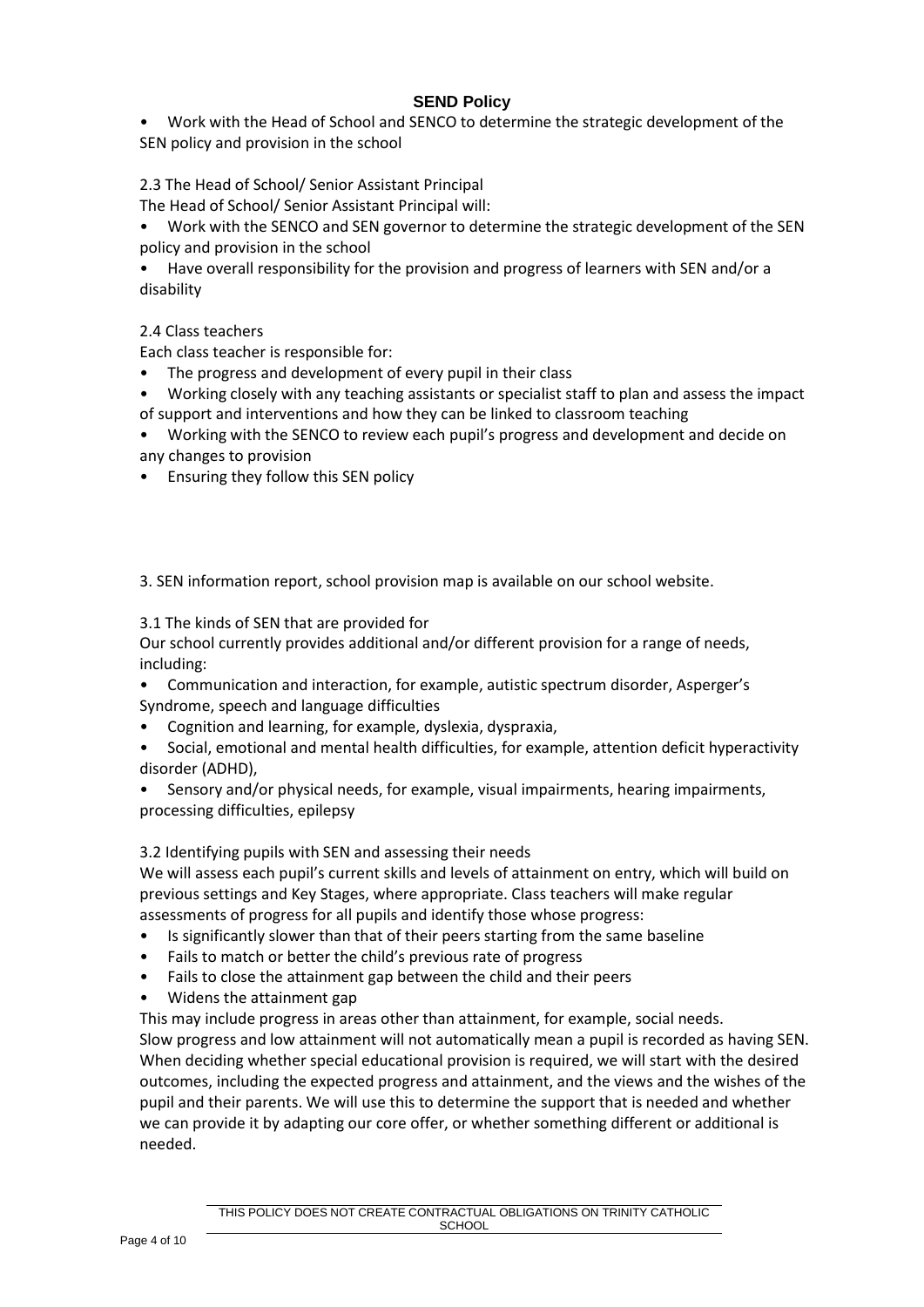3.3 Consulting and involving pupils and parents

We will discuss with the pupil (where appropriate) and their parents/carers when identifying whether they need special educational provision and in producing a One Page Profile to share with school staff. These conversations will make sure that:

- Everyone develops a good understanding of the pupil's areas of strength and difficulty
- We take into account the parents' concerns
- Everyone understands the agreed outcomes sought for the child
- Everyone is clear on what the next steps are
- Parents/carers are notified when a pupil will receive SEN support.

3.4 Assessing and reviewing pupils' progress towards outcomes

We will follow the graduated approach and the four-part cycle of assess, plan, do, review. Subject teachers and Pastoral Staff will work with the SENCO and HLTAs to carry out a clear analysis of the pupil's needs. This will draw on:

- Progress data, assessment and experience of the pupil
- Information from a range of teachers and other school staff where relevant.
- The views and experience of parents
- The pupil's own views
- Advice from external support services, if relevant

Impact on pupil's progress will be reviewed after each cycle of intervention.

All teachers and support staff who work with the pupil will be made aware of their needs, the outcomes sought, the support provided, and any strategies or approaches that are required.

3.5 Supporting pupils moving between phases and preparing for adulthood

We will share information with the school, college, or other setting the pupil is moving to. We will agree with parents and pupils which information will be shared as part of this.

Explain your school's approach here. You should insert the ways your school prepares pupils for transition. For example, all pupils have an induction session at their new school.

## 3.6 Our approach to teaching pupils with SEN

Teachers are responsible and accountable for the progress and development of all the pupils in their classes.

High quality teaching is our first step in responding to and providing for pupils who have SEN.

- We take a whole school approach to Teaching and Learning by providing different levels of challenge and scaffolding support.
- We use a variety of teaching methods based on our teaching and learning intentions and Rosenshine's Principles of Instruction including questioning, modelling, sequencing, group and individual practice of tasks.

• Adaptations of our resources and approach are based on One Page Profiles for students with a high level of need for example informed seating plans, longer processing times, desk copies of instructions, pre-teaching of key vocabulary, reading instructions aloud.

• Using recommended aids, such as laptops, coloured overlays, visual timetables, larger font, etc.

## 3.7 Additional support for learning

We will also provide the following interventions:

- Fresh Start Reading
- Word Gap

THIS POLICY DOES NOT CREATE CONTRACTUAL OBLIGATIONS ON TRINITY CATHOLIC **SCHOOL**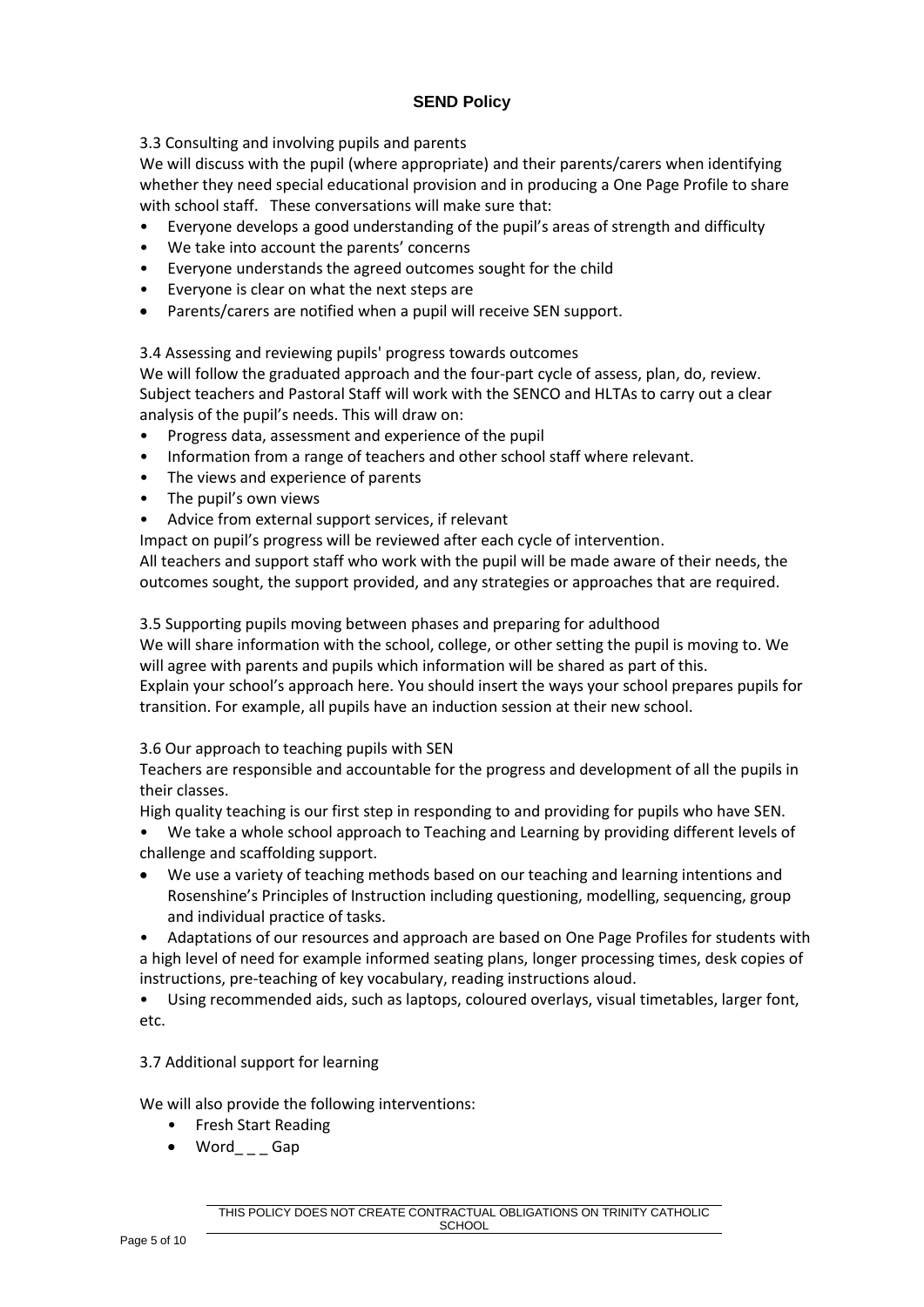- Literacy and Numeracy support sessions in liaison with the Head of English and Maths
- Active Social Communicators (ASC)
- Friendship Group
- Lego Therapy
- Manage My Emotions (Manage ME)
- Autism Awareness sessions
- Anxiety Management
- **Emotion Coaching**
- Protective Behaviours
- PSE sessions where possible
- Study support at KS4 where possible

We have four HLTAs who are trained to deliver interventions and provide consultation and experienced support to teachers and our further six experienced teaching assistants in meeting students needs as their keyworkers and in delivering support sessions.

The Learning Support team will support pupils on a 1:1 basis when assessing need to provide strategies to students and teachers or to provide direct academic or emotional mentoring support in an agreed response to a student's EHCP.

Teaching assistants will support pupils in small groups when delivering an intervention or providing subject support session under the direction of a subject teacher.

#### Resourced Provision

We have a core team of one teacher and three TAs based in the Resourced Provision who work in collaboration with Learning Support Staff in the mainstream school.

Our additionally Resourced Provision (commissioned by the Local Authority) for students with (an EHCP and) a primary need of Communication and Interaction difficulties; who are academically able to access the national curriculum and GCSEs, but who have inwardly manifesting anxiety and social communication difficulties that present as a severe barrier to accessing a mainstream school environment.

The environment and approach of the resourced provision creates additional flexibility in presentation and pace of the curriculum to meet students' EHCP needs. Students are integrated into our smaller, quieter learning and social spaces by a consistent team of staff in order to rebuild their confidence in attending, learning and interacting with peers in a school environment.

Provision staff develop a knowledge and understanding of the students' needs and work directly with students to develop understanding of their emotions and rehearse strategies to selfmanage social communication and interaction situations.

Students are supported to access mains school facilities and subject lessons to allow them to fulfill their academic potential and desired outcomes for post 16 study and adulthood.

Core provision staff include an experienced teacher Mrs Sian Anson O'Connell and Teaching Assistants Miss Lisa Carter, Mrs Monika Pajak and Mr Chris Wilkes. The core team works alongside Learning Support. Other teachers and teaching assistants in the main school also deliver lessons and support sessions to support reintegration to mainstream education and access to the national curriculum.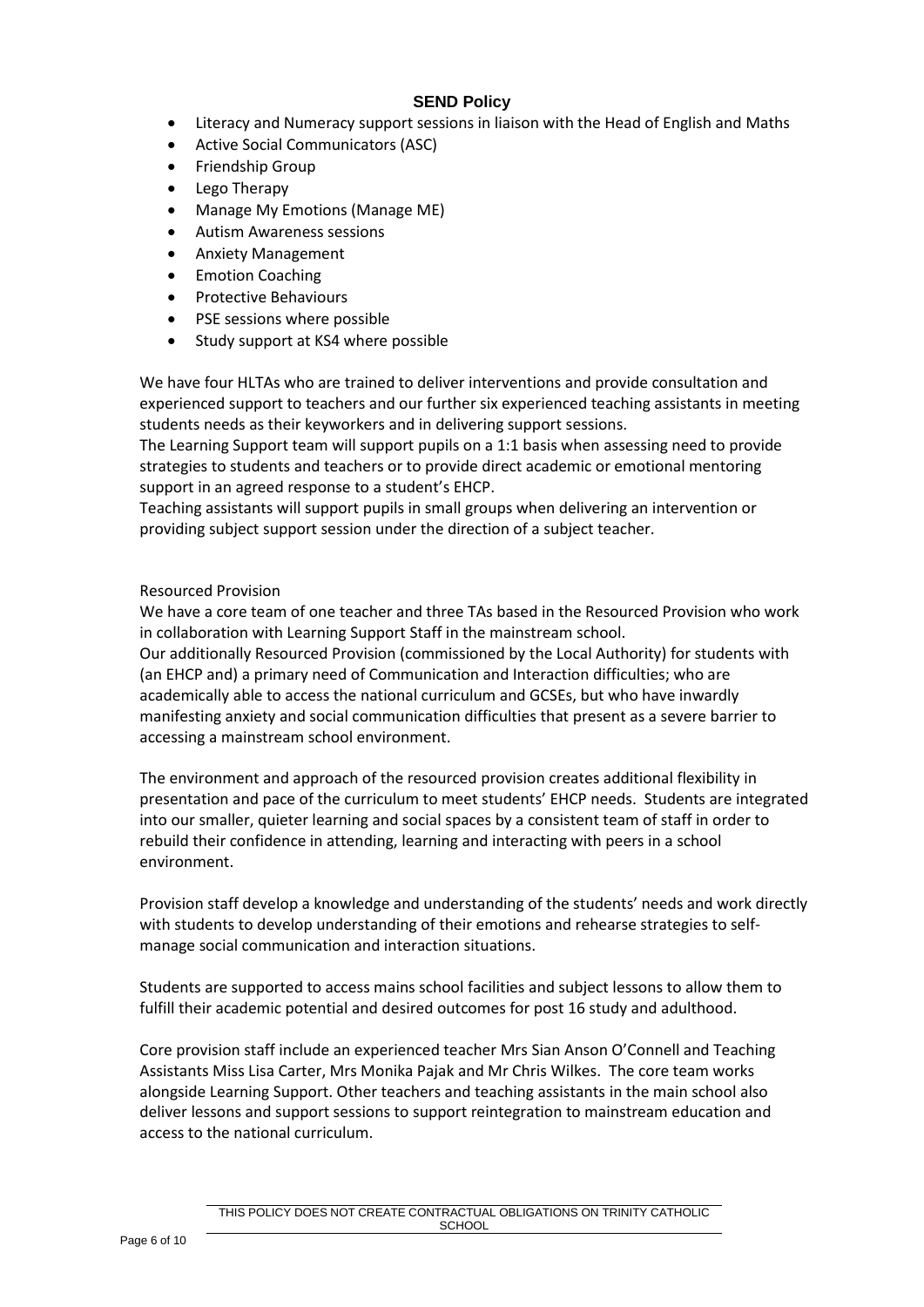Places are allocated through a consultation process by SENDAR and a Provision Panel.

We work with the following agencies to provide support for pupils with SEN: Warwickshire's Education Psychology Service (EPS) Warwickshire's Specialist Teacher Service (STS) Warwickshire's Integrated Disability Service (IDS) Warwickshire's Flexible Learning Team SEN Social Care SENDIAS –Kidz Compass school health professionals Safeline Health and Social Care professionals Early Help officers and family support workers

#### 3.8 Expertise and training of staff

• The Learning Support and Resourced Provision team are available to share training and specific learning strategies with all school staff to fulfill their requirement to meet student needs in the classroom and wider school setting;

• The SENCO, Mrs Price is a qualified teacher and holds the required National SENCO Award. She has previous experience of being a TA in a special school and a mainstream secondary school teacher. She has worked as a SENCO in mainstream schools for over 14 years and is also the SENCO for our Resourced Provision within the school; Peter's Place. The SENCO has oversight of Medical needs and is the Designated Teacher for Children who are Looked After and a Designated Safeguarding Lead;

• The SENCO, HLTAs, SEN Learning Mentor and English Additional Language (EAL) Tutor attend local network meetings, training events and are proactive in reading and research for their own CPD.

• The Learning Support team use guidance from specialists in various areas of SEND to be able to provide intervention work; training and sharing of strategies within the team and for teacher training events in order to equip all staff to be able to meet the needs of students;

• The Learning Support team can provide information for colleagues on recommended reading, online forums and organisations to deepen their professional understanding and skills. The will will also seek guidance from and refer to external support services on an individual need basis; for example Warwickshire's Specialist Teacher Service (STS); Educational Psychology Service (EPS); SEND support-ed; Children's Services and local youth services;

3.9 Securing equipment and facilities

- Please also see our Accessibility Plan
- Medical conditions are supported through risk assessments and health care plans as advised by the school nurse service (COMPASS) and health care professionals;
- Sensory difficulties are supported by and reasonable adjustments including specialist equipment as advised by the student and their family:

• The school is equipped with ramps, lifts and disabled toilet facilities including specific hygiene rooms. Teaching Assistants are trained to use the EVAC chair and have had training to support students with physical difficulties in using wheel chairs, kay walkers and physiotherapy stands. This training is updated by Health professionals when required.

3.10 Evaluating the effectiveness of SEN provision

We evaluate the effectiveness of provision for pupils with SEN by:

• Reviewing pupils' individual progress towards their goals each term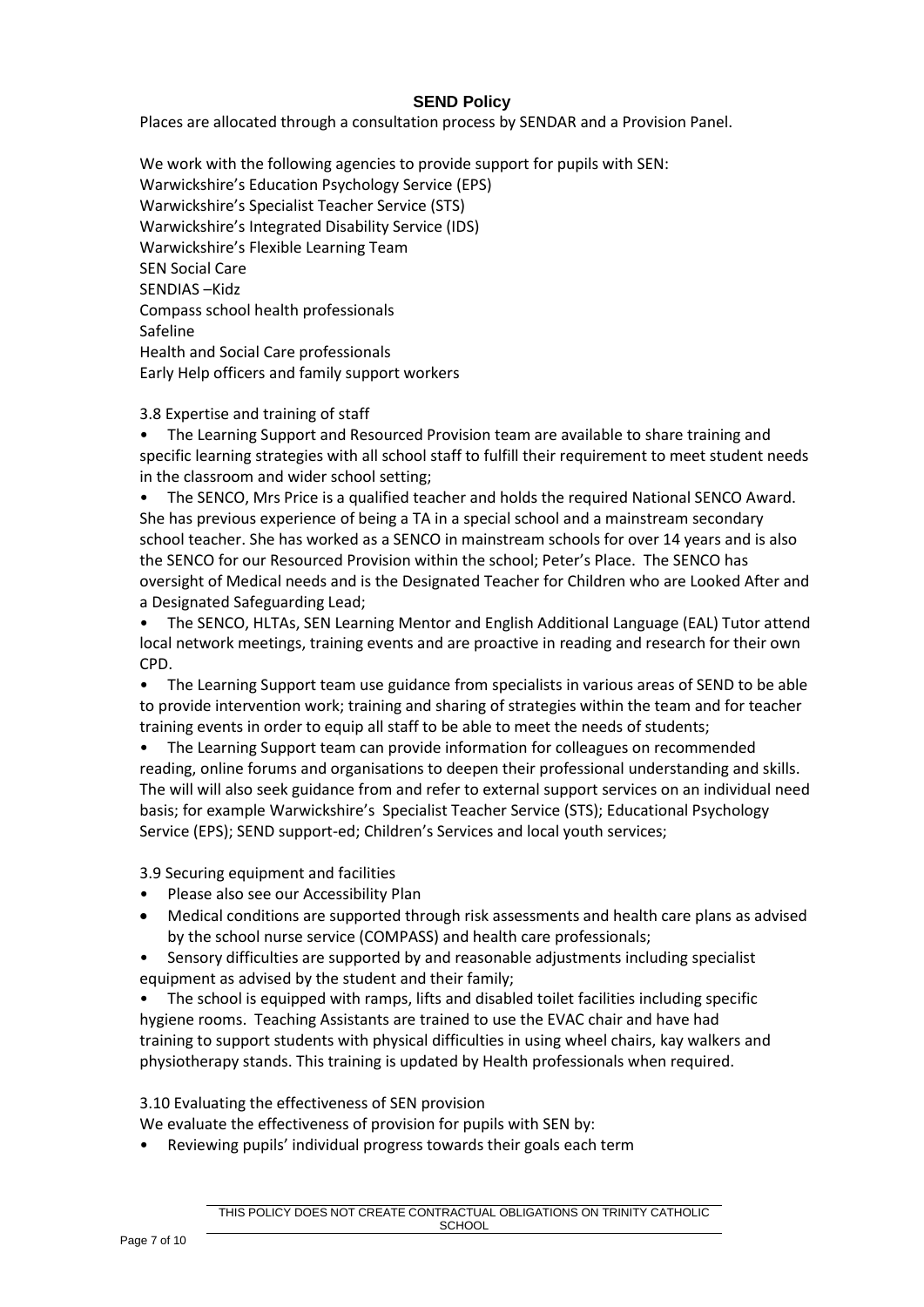- Reviewing the impact of interventions after 6-8 weeks
- Using pupil questionnaires
- Monitoring by the SENCO
- Holding annual reviews for pupils with EHCPs

3.11 Enabling pupils with SEN to engage in activities available to those in the school who do not have SEN:

- Each term a schedule of extra-curricular clubs and activities for all students is published by the Pastoral Team
- All pupils are encouraged to attend school mass and to participate in projects led by the Chaplaincy team, subject field trips or curriculum enrichment events.
- A discussion will take place regarding the additional support and arrangements that will be required and a risk assessment carried out.
- TAs will accompany trips where needs are identified, depending on funding and staff capacity to support out of school hours activities.
- TA support for after school activities is arranged on an individual basis where funding (EHCPs /personal budgets) and staff availability permits;
- Homework support is available in the Library for all students and for identified students, in Learning Support study rooms at lunchtime;
- A supervised quiet space with board games is provided in the Learning Support Department at break and lunchtimes;
- TAs accompany school trips where a need is identified or a student with designated support is participating and funding and staff capacity is within the school's resources.

Students with learning needs, or disabilities, who request a place at Trinity Catholic School will be admitted wherever possible, following an assessment into whether we can make reasonable adjustments to include them in the life of the school.

Admissions for pupils with identified SEND are outlined on the Trinity Catholic School Admission Policy.

We have a Higher Level Teaching Assistant (HLTA), Mrs Chamberlain, who has a designated role to support students with SEN through Transition from KS2-3 (year 6-7 students). For parents of a child with an EHCP, the SENCO, a member of the Resourced Provision or a HLTA will make a separate appointment with parents/ carers and any relevant agencies to discuss how we might meet the young person's needs.

3.12 Support for improving emotional and social development

We provide support for pupils to improve their emotional and social development in the following ways:

- PSHE days develop student understanding and self management strategies for emotions, social interaction and personal safety, including online.
- Pupils with SEN are also encouraged to be part of school forums and clubs to promote teamwork skills, social interaction and building friendships.
- We have a zero tolerance approach to bullying.

Please also see our Child Protection and Safeguarding Policy

#### 3.13 Working with other agencies

The school involves other professionals from education, health and care services, including local

THIS POLICY DOES NOT CREATE CONTRACTUAL OBLIGATIONS ON TRINITY CATHOLIC **SCHOOL**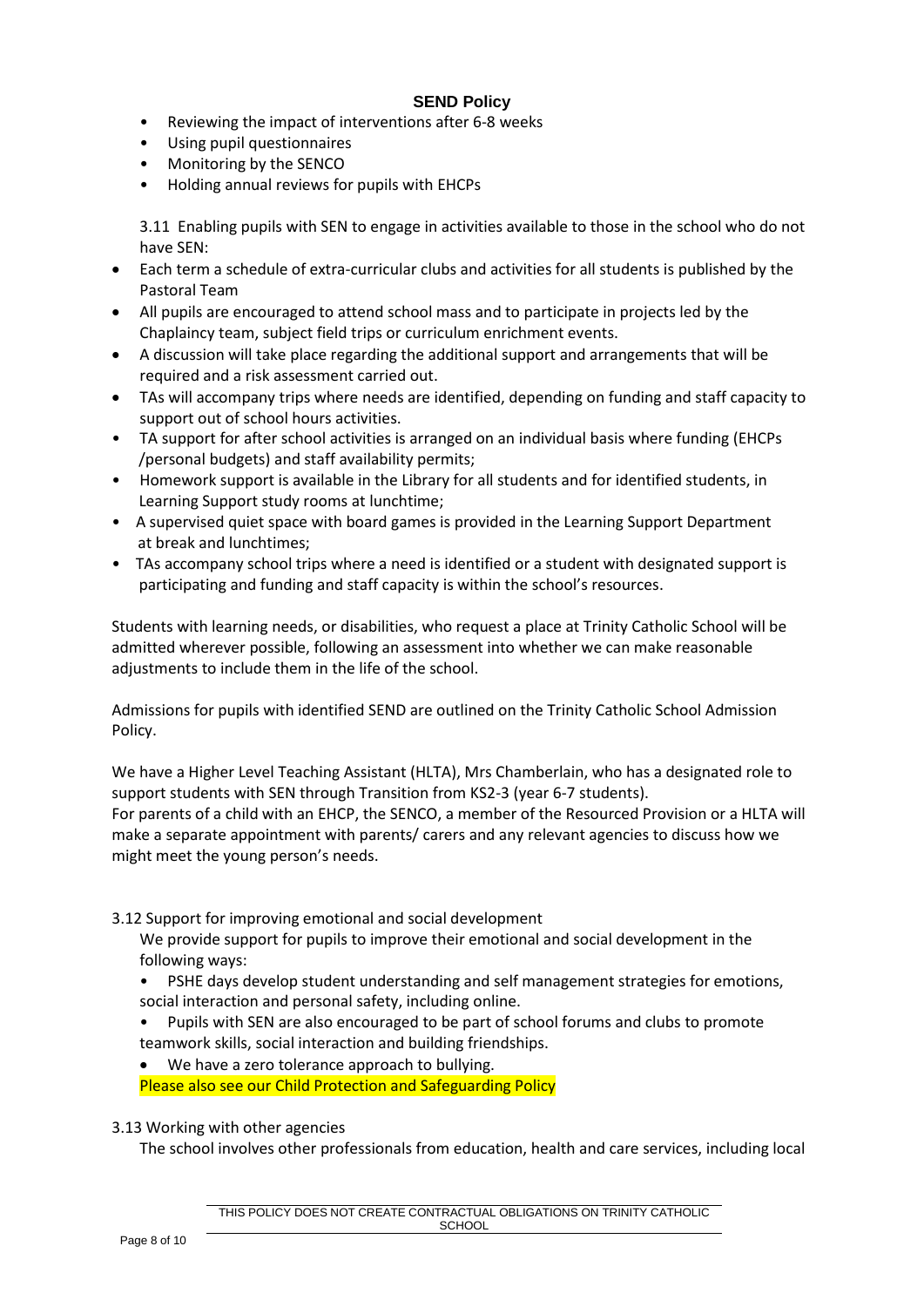authority support services and voluntary sector organisations, in meeting pupils' SEN and supporting their families.

3.14 Complaints about SEN provision

Complaints about SEN provision in our school should be made to the SENCO and Senior Assistant Principal in the first instance.

Please see the school's complaints policy.

The parents of pupils with disabilities have the right to make disability discrimination claims to the first-tier SEND tribunal if they believe that our school has discriminated against their children. They can make a claim about alleged discrimination regarding:

- **Exclusions**
- Provision of education and associated services
- Making reasonable adjustments, including the provision of auxiliary aids and services
- 3.15 Contact details of support services for parents of pupils with SEN

FIS – Family Information Service Online: fis@warwickshire.gov.uk Twitter – @WarksFIS Facebook – Warwickshire Family Information Service Phone - 01926 742274

SENDIAS <https://www.kids.org.uk/warwickshire-sendiass-front-page>

To speak to a member of our team please call 024 7636 6054, alternatively you can e-mail warwickshire@kids.org.uk or contact us via post to KIDS, Exhall Grange Specialist School, Easter Way, Off Pro Logis Park, Coventry CV7 9JG.

#### 3.16 Contact details for raising concerns

- Parents with concerns should contact their student's Head of Year or SENCO as a first point of contact to allow matters to be addressed.
- Formal complaints should be addressed to the Senior Assistant Principal for Inclusion and Pastoral Care, Mr Matthew Alton;
- If concerns are sustained, parents can contact the Head of School, Mr Jon Shires and the Governing Body through the Head of School's P.A, Mrs J Sturgeon.

#### 3.17 The local authority local offer

Our contribution to the local offer is outlined in our Information Report and Resourced Provision Our local authority's local offer is published here:

#### 3.18. Monitoring arrangements

This policy and information report will be reviewed by [SENCO/Senior Assistant Principal/SEN Governor] every year. It will also be updated if any changes to the information are made during the year.

It will be approved by the governing board.

- 4. Links with other policies and documents
	- This policy links to our policies on:
	- Information Report
	- SEND Provision Map and Intervention grid
	- Child Protection and Safeguarding Policy
	- Accessibility plan